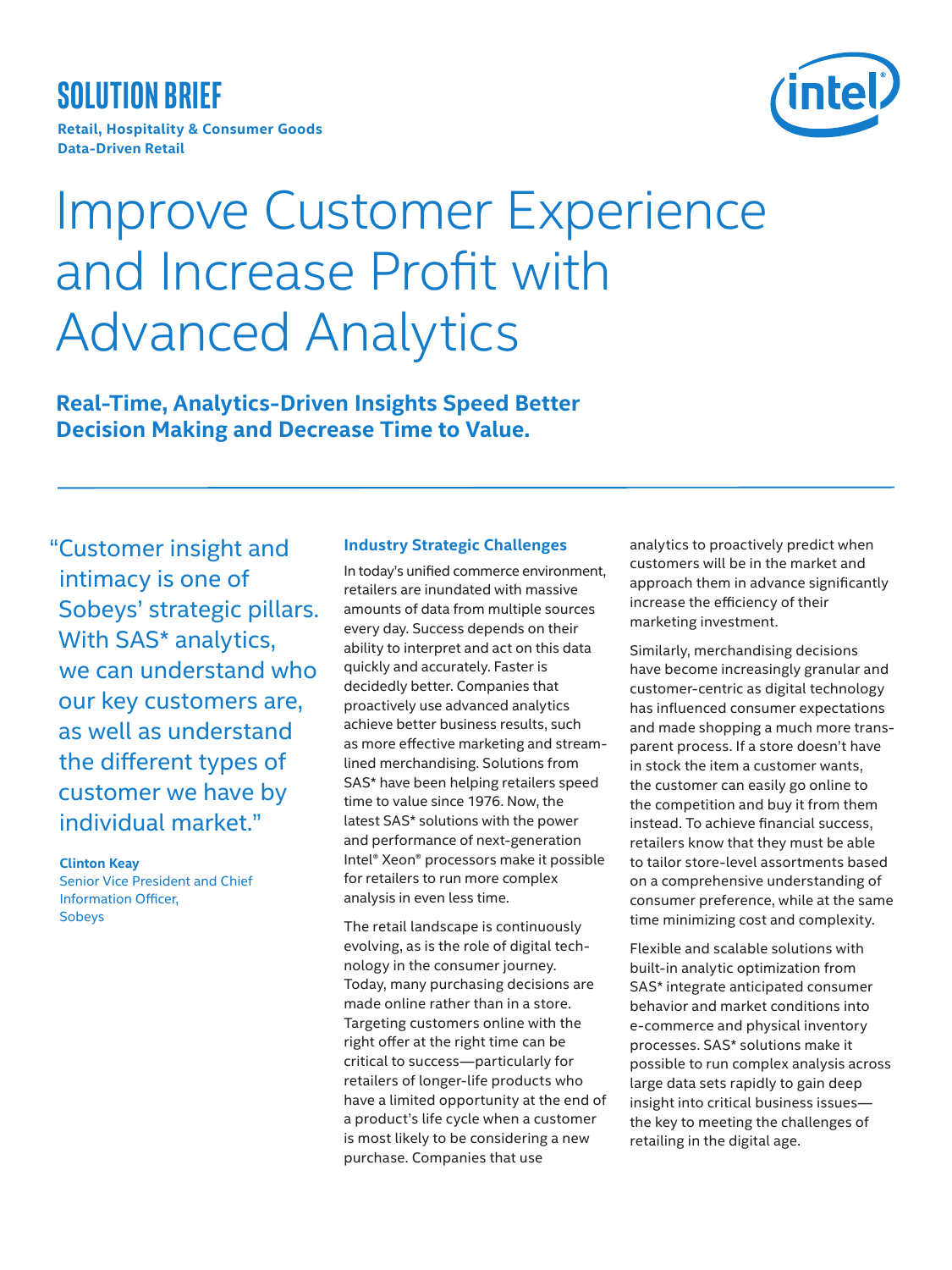# **Industry Trends**

US shoppers preferring **self-service**, even for complex, multi-SKU purchase1

Percentage digital shoppers with increased desire for **information access**, 2011-20131



# **Business Drivers and Desired Outcomes**

Advanced analytics are already providing a variety of revenue-generating and costsaving benefits to retailers. And the enhanced power and performance of the latest computing technology will speed the delivery of these benefits:

- More efficient and effective marketing programs
- Smarter, fact-based decisions
- Relevant, personalized customer interactions
- Increased customer satisfaction and fewer out-of-stock events
- Streamlined operations and data retrieval

# **Enabling Digital Transformation**

Advanced analytics are at the heart of a successful transformation from brick and mortar to unified commerce retailing. Together, Intel and SAS\* are supporting this transformation with high-performance tools that speed time to insight for better decision making and real-time responsiveness.

## **Solution Overview**

Retailers rely on innovative solutions from SAS\* and Intel to help them know their customers better. This deep knowledge allows them to design personalized shopping experiences that forge tighter connections between retailers and shoppers. In-depth insights also enable more effective marketing, merchandising and operational planning, ultimately improving the bottom line. Now, more powerful Intel Xeon processors are making it possible to achieve these results in significantly less time.





More complex analysis and deeper business insights in less time. With larger data sets.

<sup>2</sup> Software and workloads used in performance tests may have been optimized for performance only on Intel microprocessors. Performance tests, such as SYSmark and MobileMark, are measured using specific computer systems, components, software, operations and functions. Any change to any of those factors may cause the results to vary. You should consult other information and performance tests to assist you in fully evaluating your contemplated purchases, including the performance of that product when combined with other products. For more complete information, visit http://www.intel.com/performation.

From a test reported by Principled Technologies - Get all the facts at <http://facts.pt/1J6IU8B>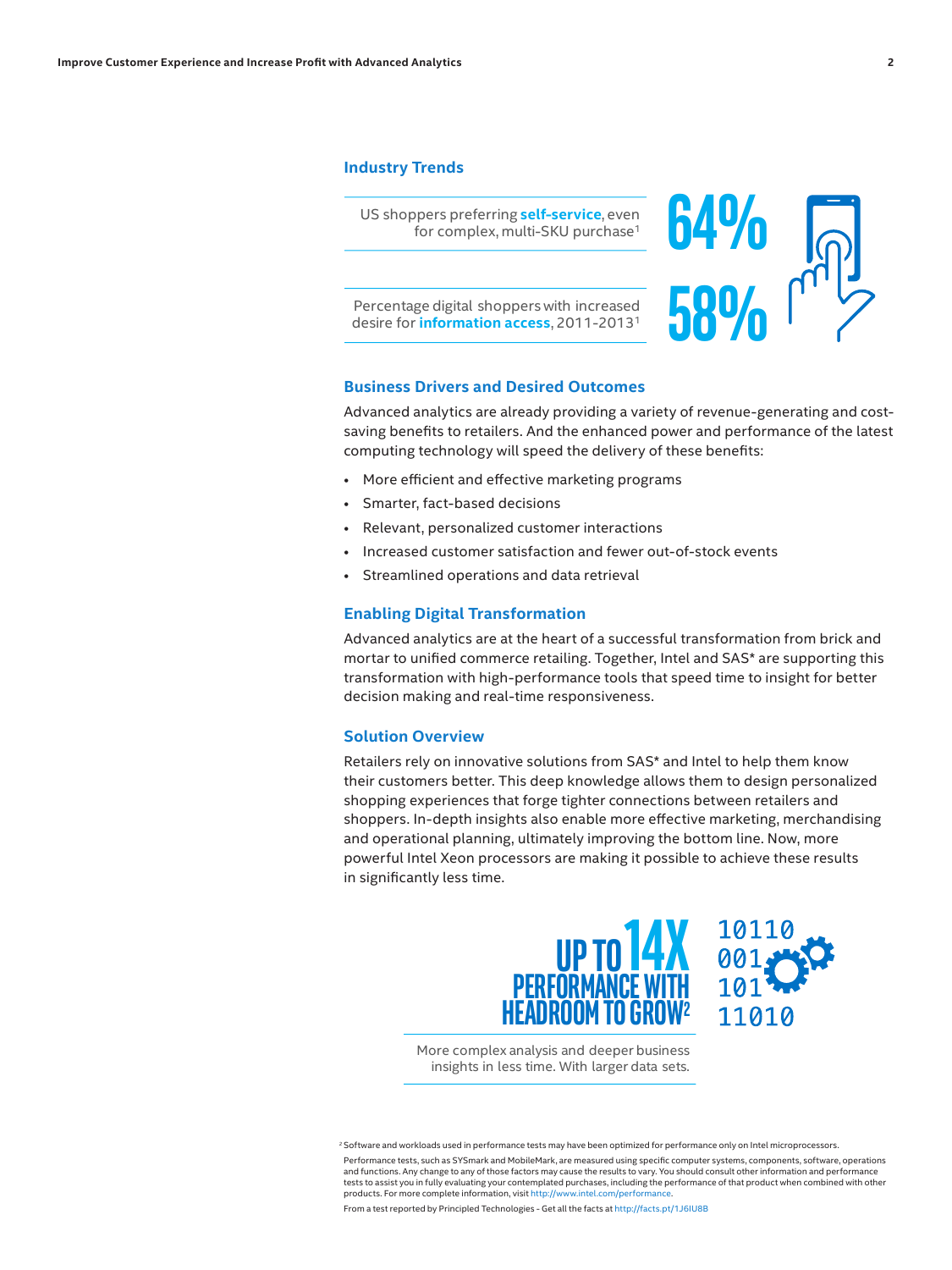

## **Business Functional Architecture**

At the business level, SAS\* provides a range of solutions for Retail spanning Mar-4 keting, Merchandising, Supply Chain, Sales and Operations. Today these solutions are built on SAS Retail Analytics\*, supported by Intel® architecture. This foundation of the SAS\* platform on Intel architecture leads to business solutions with the highest levels of performance, reliability and manageability, tied securely into a retailer's broader technology architecture, both in the data center and in the store.

SAS\* retail analytics solutions based on Intel architecture enable better strategic decision making throughout the business:

#### **Marketing**

- Increase the effectiveness of marketing campaigns to yield increased sales and improved return on marketing investments.
- Predict performance of campaigns and balance marketing investments.
- Communicate effectively across all channels.

#### **Merchandising**

- Improve localized assortment planning with store and SKU granularity.
- Reduce out-of-stock events and the need for markdowns with better size profiles based on location SKU.
- Plan more accurately for future seasons with attribute analysis.

#### **Supply Chain**

- Deliver better customer service with lower levels of inventory and reduced supply chain costs.
- Ensure that the right product is available at the exact location and time needed.
- Understand unified commerce demand, service levels and fulfillment costs.
- Optimize profit margins and increase revenue.

#### **Sales**

- Determine the best price based on multiple factors.
- Optimize promotional prices and ad placement with demand modeling and forecasting.
- Mark items down at the right time to maximize margins and inventory sell-through.

## **Operations**

- Enable business value creation and drive efficiency in all aspects of the business.
- Speed reporting cycles for more timely decision making.
- Create culture of analytics.
- Improve customer satisfaction.
- Detect suspicious cyberactivity.

# **Timely, Targeted, Data-driven Decision Making Throughout the Business**

SAS\* real-time analytics solutions make it easy for retailers to quickly make sense of massive amounts of data for better, more proactive, business decision making. They start by bringing together multiple sources of data, including big data sources from social networks, for a single, holistic view of customers, merchandise, marketing plans, and operations. With this single source of the truth to build on, SAS\* analytics provide an understanding of what is happening in the business and why it is happening, along with providing retailers with insights into what they can do to get more from resources such as merchandise, promotions, supply chain, and store operations.

New and emerging technologies such as the Internet of Things, analytics at the edge, event stream processing and real-time decisioning provide retailers with new capabilities that allow them to connect to customers in new ways. These technologies make it easy to provide customers with relevant content and help them enjoy a more satisfying shopping experience, whether in-store, online, or wherever they may be.

By including all of this customer and transactional data, along with social networking information, in their merchandise and planning analytics, retailers will be better positioned to have the right products in the right place, at the right time and for the right price.